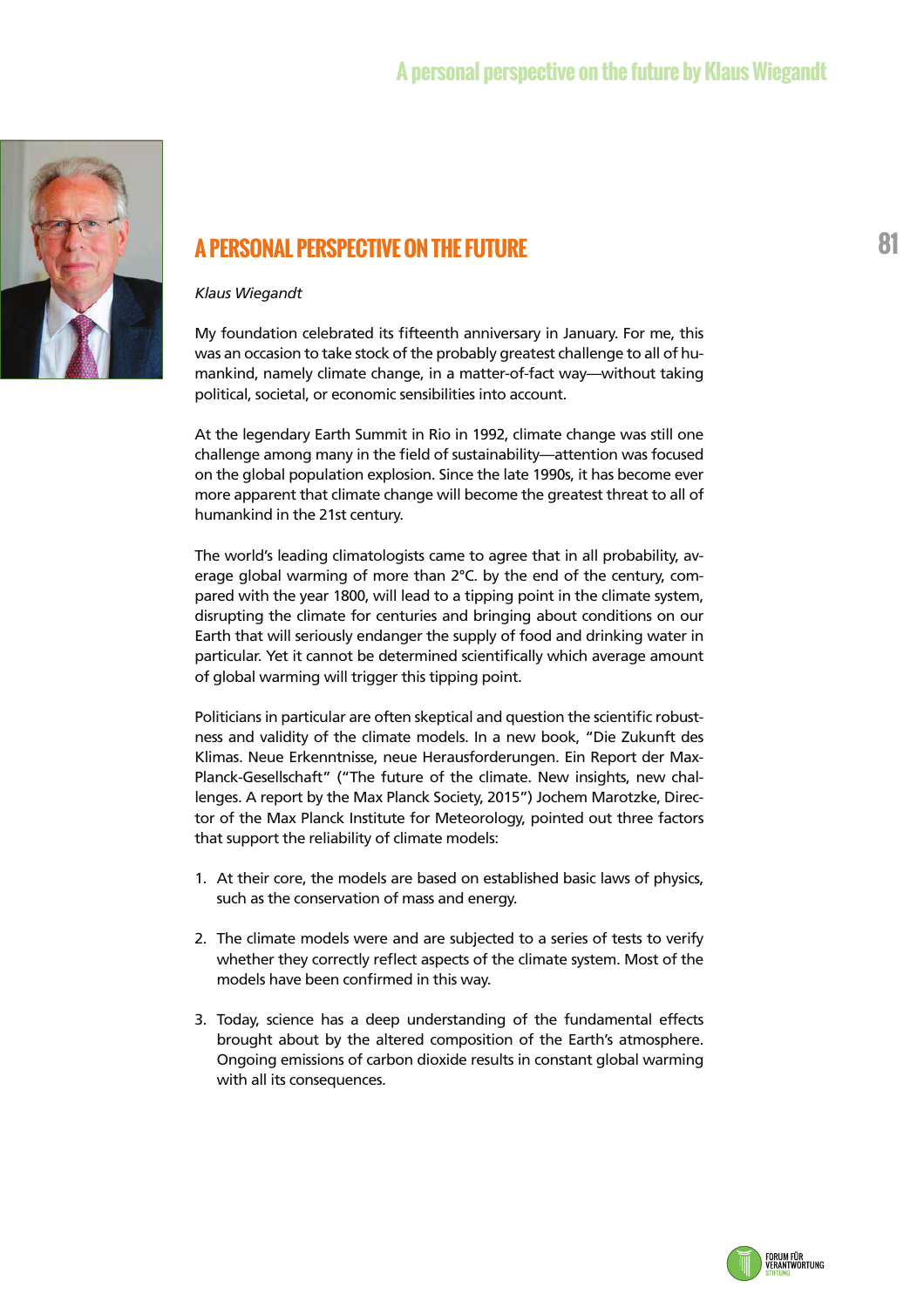A multitude of activities have been launched both at the national and the global levels, especially since Rio 1992. One unit of the gross world product emits roughly 25% less CO<sub>2</sub> today than in the year 1990, i.e., a relative decoupling has been achieved. For years, practically every major corporation in the world has prepared a comprehensive annual sustainability report, continued to set new and more ambitious performance goals, and established and expanded a corporate social responsibility division. Germany has taken on a globally pioneering role in renewables and has begun taking concrete steps with its "Energiewende," the transformation of the energy system. Most of our media are also granting substantially more attention to the topic of sustainability, in particular the climate.

And civil society in many countries—by no means only in the rich ones—is increasingly willing to change its lifestyles and styles of consumption and economic activity to achieve more sustainability. The "Transition Town" movement has spawned initiatives worldwide, and it is not unusual for them to take effect in municipal governments; the "Degrowth" movement is attracting substantial attention in Europe, as have the more than 1,500 companies that have now committed themselves to the "Gemeinwohlökonomie," the "economy for the common good."

All social movements in history have shown that societal transformation always comes from the bottom up, but it frequently takes a long time for it to reach the level of the societal functional elites and the political realm.

And yet—despite all these positive activities and efficiency gains, and despite international agreements to reduce CO $_{_2}$  emissions, these emissions increased globally from 22 billion tons in 1992 to 35 billion tons in 2014. The fact that their rate of increase has accelerated during the past 15 years is significant. Globally speaking, nine of the warmest years since recordkeeping began in 1880 were in the 21st century, and 2014 was the warmest year of all.

It is noteworthy in this context that warming in the Arctic is twice as severe as the global average. If these dynamics are not halted, it is highly likely that we will exceed 2°C. of global warming as early as 2050. The International Energy Agency (IEA) in Paris, which tends to be on the conservative side and can be considered part of the private sector, now assumes that we will reach 6°C. of global warming by the end of the century, with catastrophic impacts for all of humanity.

Five factors above all stand in the way of effective climate mitigation policy around the world:

First and foremost, the entirely insufficient knowledge and thus the lack of awareness on the part of broad segments of society on the planet about the probable consequences of unchecked climate change. The greatest dangers for humanity do not stem from the Greenland ice sheet and parts of Antarctica melting or the Gulf Stream slowing down. These processes may be irreversible after a certain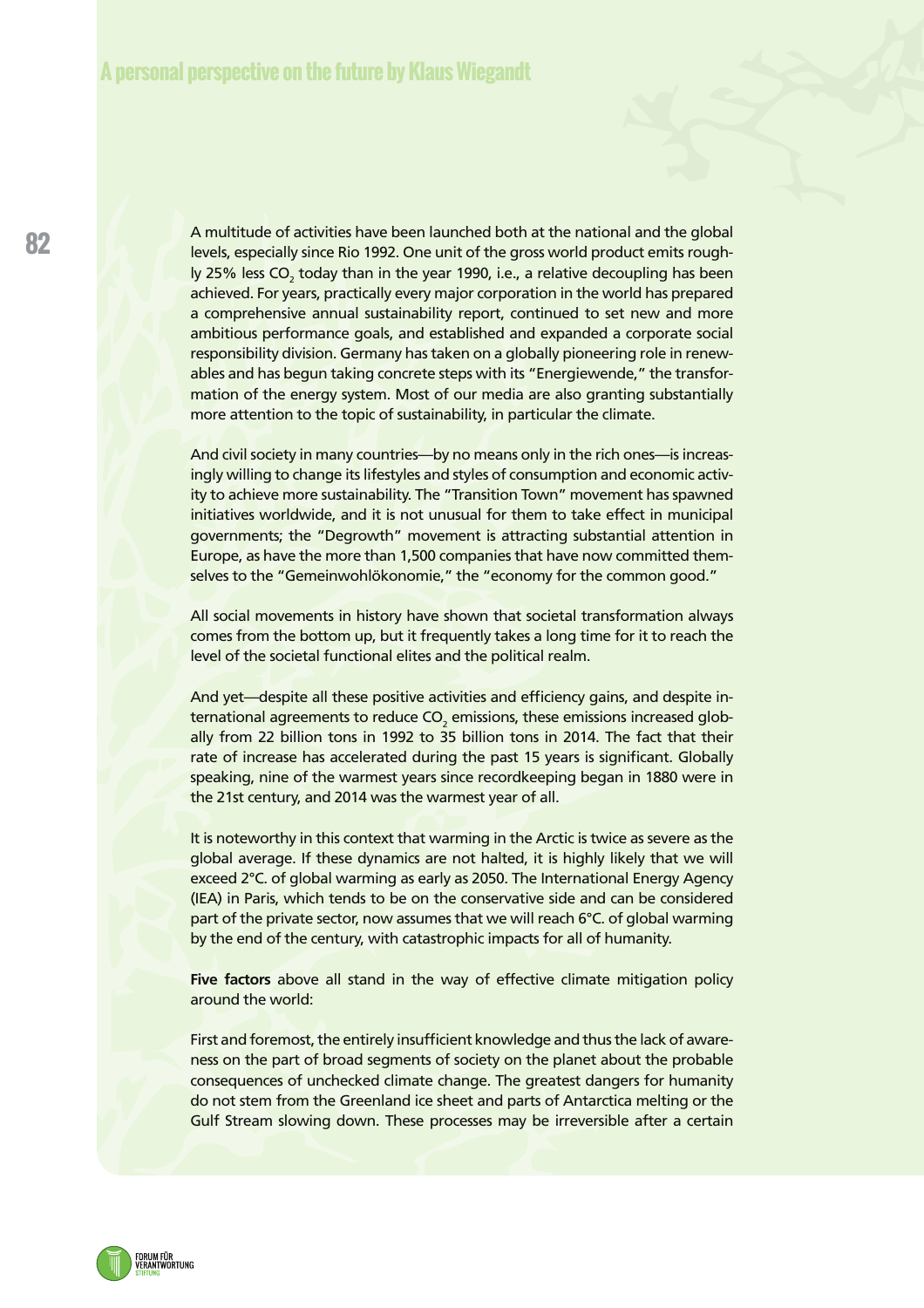stage, but they will extend over 100 or 200 years or even longer, and they will not affect the entire global population. The greatest danger to all of humanity will be from vegetation zones shifting abruptly due, for example, to the absence of monsoon rains and repeated loss of major parts of grain and potato harvests because of extreme droughts, heavy rains, and flooding. For billions of people, this could mean certain starvation. Today's emergency food stockpiles last for just 120 days. And in many parts of the world, the exacerbating scarcity of drinking water is an additional problem.

But politicians' fear of being voted out of office if they drastically curb CO<sub>2</sub> emis**sions and thus curtail economic growth and jobs paralyzes more effective measures.** This constellation will likely bring about a completely insufficient minimum consensus at the climate summit in Paris in late 2015.

**The hope that economic growth on the one hand could be decoupled globally from resource and energy consumption on the other has not been fulfilled so far, and this will not be possible for several decades to come.** The need for the emerging markets and developing countries to catch up in economic terms and the rebound effect in the industrialized countries are too large.

**A major obstacle on the way to effective global climate mitigation policy is posed by small, elitist, and exceedingly powerful business and finance groups who see their highly profitable economic system in serious danger.** That is why they established scientific institutes and think tanks early on with the single goal of discrediting climate scientists and their research findings, even to the extent of denying the reality of climate change at all. US institutes such as the Heartland Institute, the Cato Institute, and the Competitive Institutes lead the way. They are funded, among other sources, by the billionaire Koch brothers as well as the major energy corporations. The influence of these interest groups on the political and business communities and media cannot be overestimated.

**The probably most significant reason for the current entirely insufficient climate mitigation policy lies in the behavior of the civil societies in democratic countries.** They do not even begin to make use of the potentials of democracy. For example, not even one percent of the German population is prepared to be actively engaged in a political party. Yet in democracies, this is one of the most essential and most promising ways to exert influence and shape policies according to the needs of broad strata of the population. In addition, people can approach their elected representatives, confront them with the urgent questions, and demand answers.

Also, the opportunity has been wasted worldwide to network the progressive forces in society under the umbrella of climate mitigation, first nationally, then internationally, as James Gustave Speth calls for in his book "America the possible: Manifesto for a new economy" (2013) (p. 45); he is actively working toward this end.

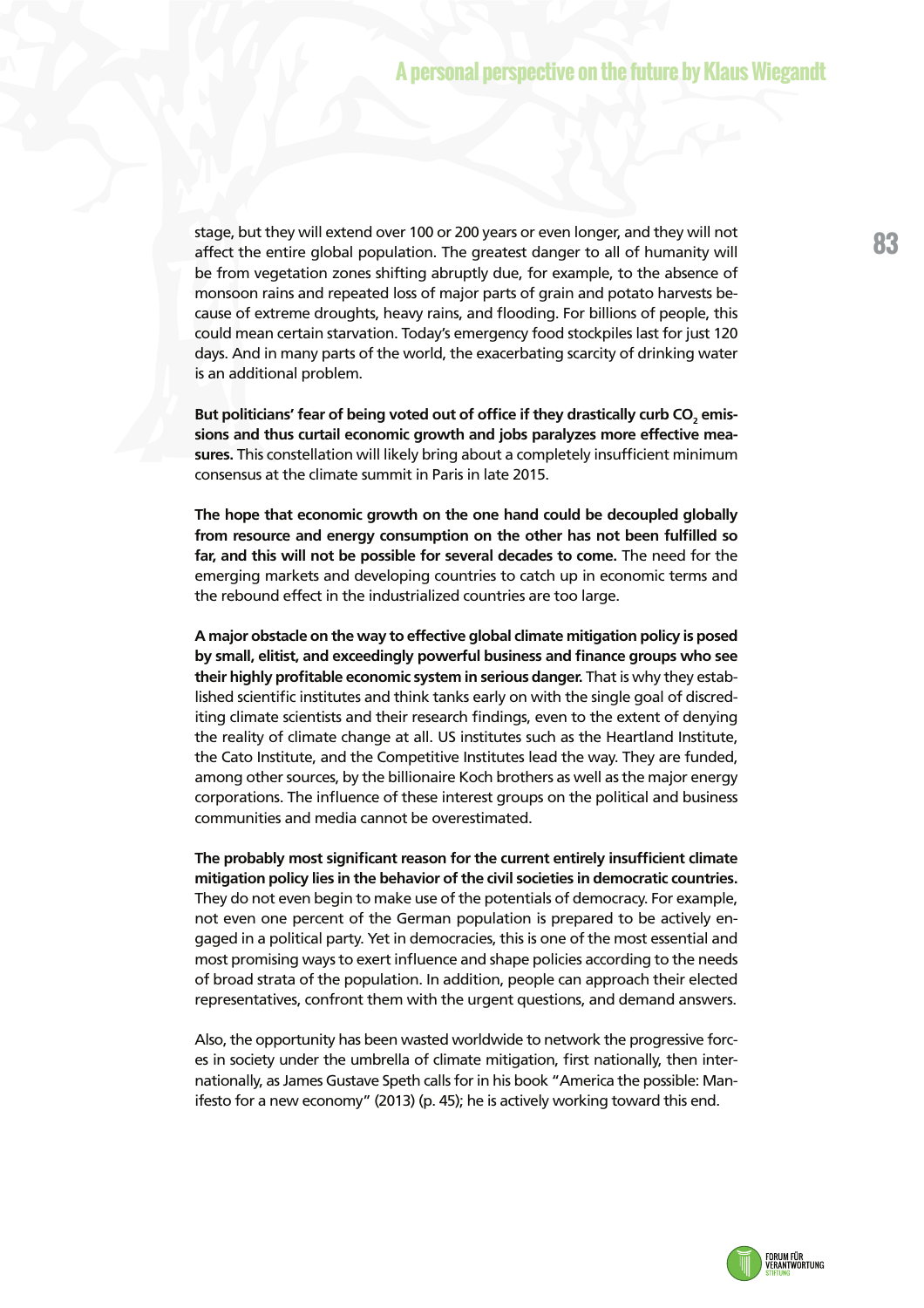In her newest book, "This changes everything: Capitalism vs. the climate" (2014), Naomi Klein rightly points out that recognizing and proclaiming crises is not limited to politics. A "planetary emergency" can also be placed on the global agenda by a mass protest movement of broad strata of society.

In this context, we must consider Stephen Emmott's book "Ten Billion" (2013) to be a final wake-up call, or, in his words, "it's about the unprecedented planetary emergency." Emmott heads a Microsoft Research Institute in Cambridge (England) conducting research on complex systems, including the climate and other ecosystems. He is also a professor at Oxford. In light of his financial independence, he is above suspicion of exaggerating in order to secure further research funding.

In the final chapter, he asks about next steps and sketches out the following scenario: How would the world's governments react if renowned astrophysicists were to announce that an asteroid would strike the Earth and destroy 70 percent of all life on December 3, 2073? Emmott is convinced that all countries would pool their resources and efforts to save humanity. Half would focus on stopping the asteroid, the other half would secure the survival of our species and create the basis for reconstruction—in the event that the first group should fail.

"We are in almost precisely that situation now, except that there isn't a specific date and there isn't an asteroid. The problem is us."

Emmott shares the opinion of leading climatologists: Unchecked climate change has similar effects as an asteroid strike. He comes to the same conclusion as Dennis Meadows and Jørgen Randers did before him: Although climate change could be contained in time even without further technological innovations, this possibility will fail because of democracy, as the systemic risks are too complex to be conveyed to broad sections of the population in time. That is why the political community will take effective action only when the consequences and effects of climate change are perceptible and visible to each and every human being. However, the argument goes, that will be too late.

I personally do not share this cultural pessimism because I am convinced of the opportunities of broad strata of society to shape things in democracies, and in particular against the background of social media.

## **What is to be done?**

It would be ideal if each and every individual consumer belonging to the global middle class immediately made an effective contribution to climate mitigation

**D** by practicing climate-aware consumption. I estimate that roughly 20% of the GDP of industrialized nations consists of junk products; doing without them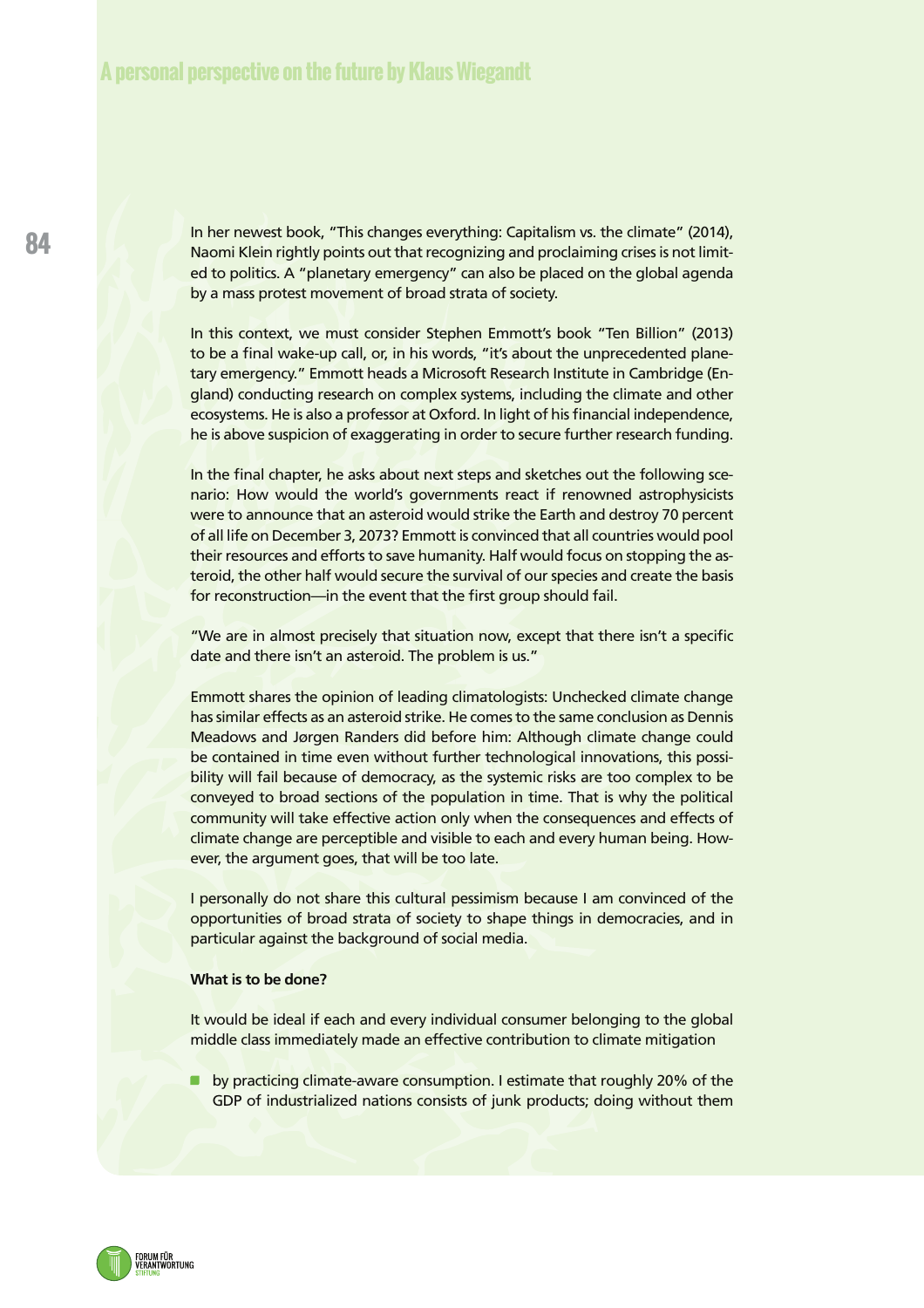

would not cost anyone an iota of quality of life—what an immense waste of resources and energy!

- **P** preferring sharing over owning, and eating meat and fish at most three times a week. Approx. 82% of Germans eat meat or fish seven times a week today.
- and making their own mobility eco-intelligent.

Yet among the general public, awareness of the consequences of our lifestyles and consumption patterns is lacking. For the overwhelming majority of the global middle class of consumers, change in the direction of more sustainable consumption is likely to take a least a generation.

But we don't have that much time. If we want to change course toward limited climate change within a window of opportunity of just 15 to 20 years, the political community must first concentrate on measures that define milestones in climate mitigation without turning the structures of the economic system on their head, causing mass unemployment, and interfering in consumption in a dirigiste manner.

Before I briefly outline such programs, I would like to call an essential prerequisite for effective climate mitigation to mind: A McKinsey report and the Stern Report of 2007 showed that we will be successful only if one to two percent of the gross world product, or 500 to 1,000 billion US dollars, are invested annually in climate mitigation. The volume of the investments necessary today is quickly put in perspective if we compare them with other annual global expenditures; in US dollars, they include: 1,500 billion for defense budgets, 640 billion for advertising, more than 1,000 billion for various subsidies—not to mention the trillions that were devoted without hesitation to rescuing the global financial system (in the form of guarantees, loss relief, etc.) without seriously considering alternatives.

Compared with these figures, the Green Climate Fund, whose establishment under the auspices of the United Nations is under discussion, illustrates vividly how catastrophic the difference between ambitions and reality is when it comes to climate mitigation policy: its initial funding is to be a one-off payment of 100 billion US dollars.

Such a fund could be financed by introducing a minimal value-added tax to the global financial system (financial transaction tax) as well as a carbon tax, which is already in force in some places. But even setting aside all the impacts of global warming, measures to reduce carbon emissions are investments in a sustainable society. The increasing concentration of CO<sub>2</sub> in the atmosphere is responsible for ocean acidification, which is proving to be a massive problem for marine communities. Burning down rainforests is wiping out biodiversity to an unimaginable ex-

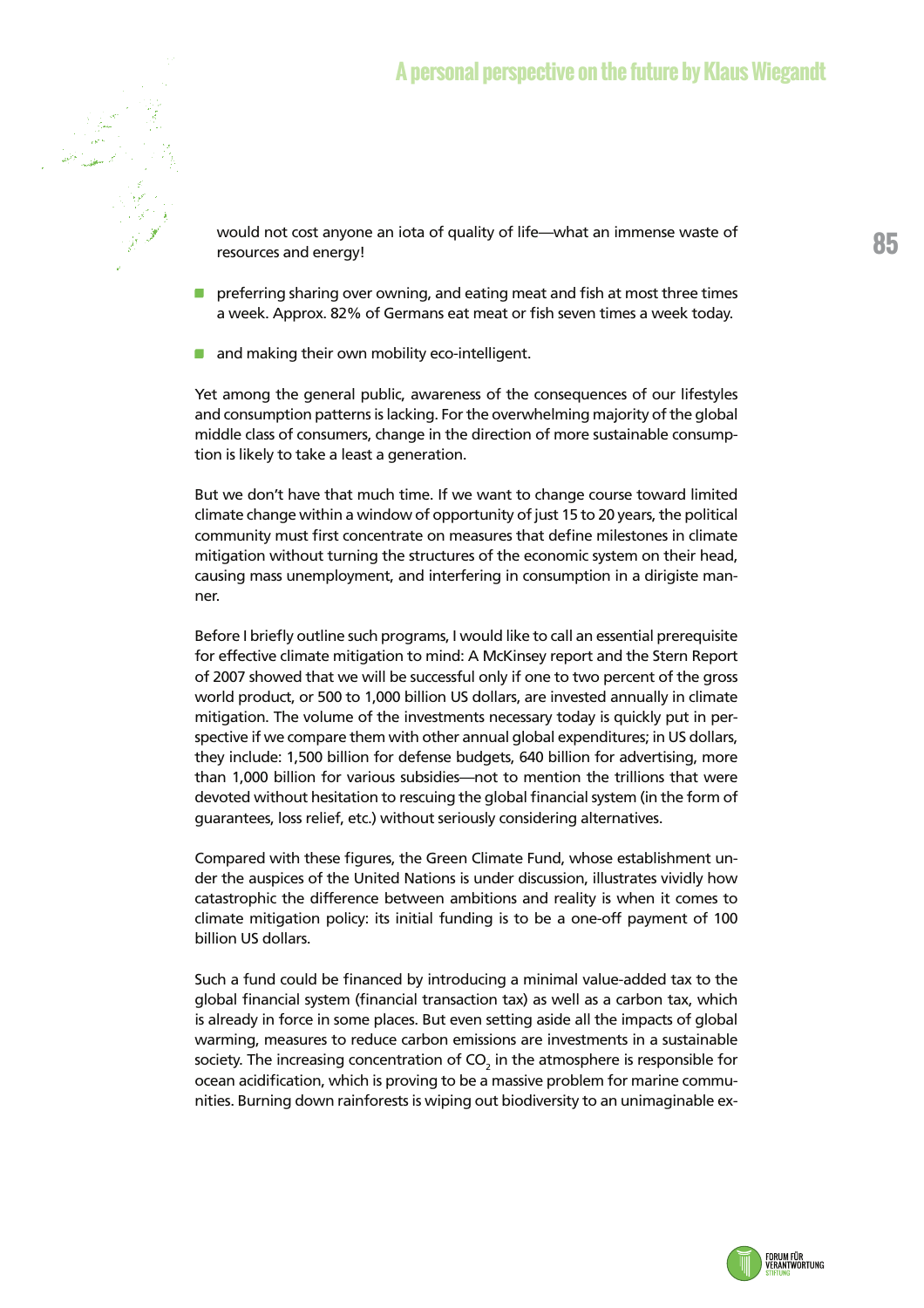tent. And our exorbitant consumption of fossil fuels is burning valuable resources, especially oil, that will no longer be available to future generations for much more rational uses.

**But now to the following concrete milestones for climate mitigation:**

- 1. Ending deforestation and burning down of the rain forests would cut  $CO<sub>2</sub>$ emissions by three billion tons per year.<sup>1</sup> According to US scientists' calculations, roughly 44 billion US dollars would have to be raised per year to compensate the emerging economies and developing countries for losses of income.
- 2. A global reforestation program of 500 million hectares, mostly in the Southern hemisphere, would bind approx. five billion tons of CO<sub>2</sub> emissions in its final stage. The Intergovernmental Panel on Climate Change (IPCC) called for this in a special report as early as the beginning of this century.
- 3. Retrofitting old coal-fired power plants to the state of the art or replacing them would reduce emissions by almost three billion tons per year.<sup>2</sup>

Now, it does not make much sense to continue such a strong commitment to coalfired power plants for the next 30 to 40 years. But annual expenditures of 250 to 300 billion US dollars could finance the replacement of the old power plants, especially in emerging economies and developing countries, by a completely different energy mix (renewables as well as gas- and coal-fired power plants) and save significantly more than three billion tons of CO $_{\tiny 2}$  emissions.

Each of the three programs would even create more jobs in these countries and could be implemented relatively quickly. In contrast, cutting more than 11 billion tons of CO<sub>2</sub> emissions through efficiency gains in production processes and consumption would take more time and be more costly.

We would merely gain a little more time for the necessary restructuring of the economic system, the essential changes of lifestyles and consumption patterns, and the science-based discourse in and with civil society about sustainability and the impacts of civil-society forces that are developing and testing new forms of economic activity even today.

In addition, another measure proposed by scientists, namely lowering the birth rate more quickly, is becoming more important. Although it would not have positive effects in relation to the window of opportunity concerning climate change, it would be helpful in the longer term. These scientists estimate that if the global population grew by one billion fewer people, this would save 1.3 to three billion tons of CO<sub>2</sub> emissions per year.<sup>3</sup>